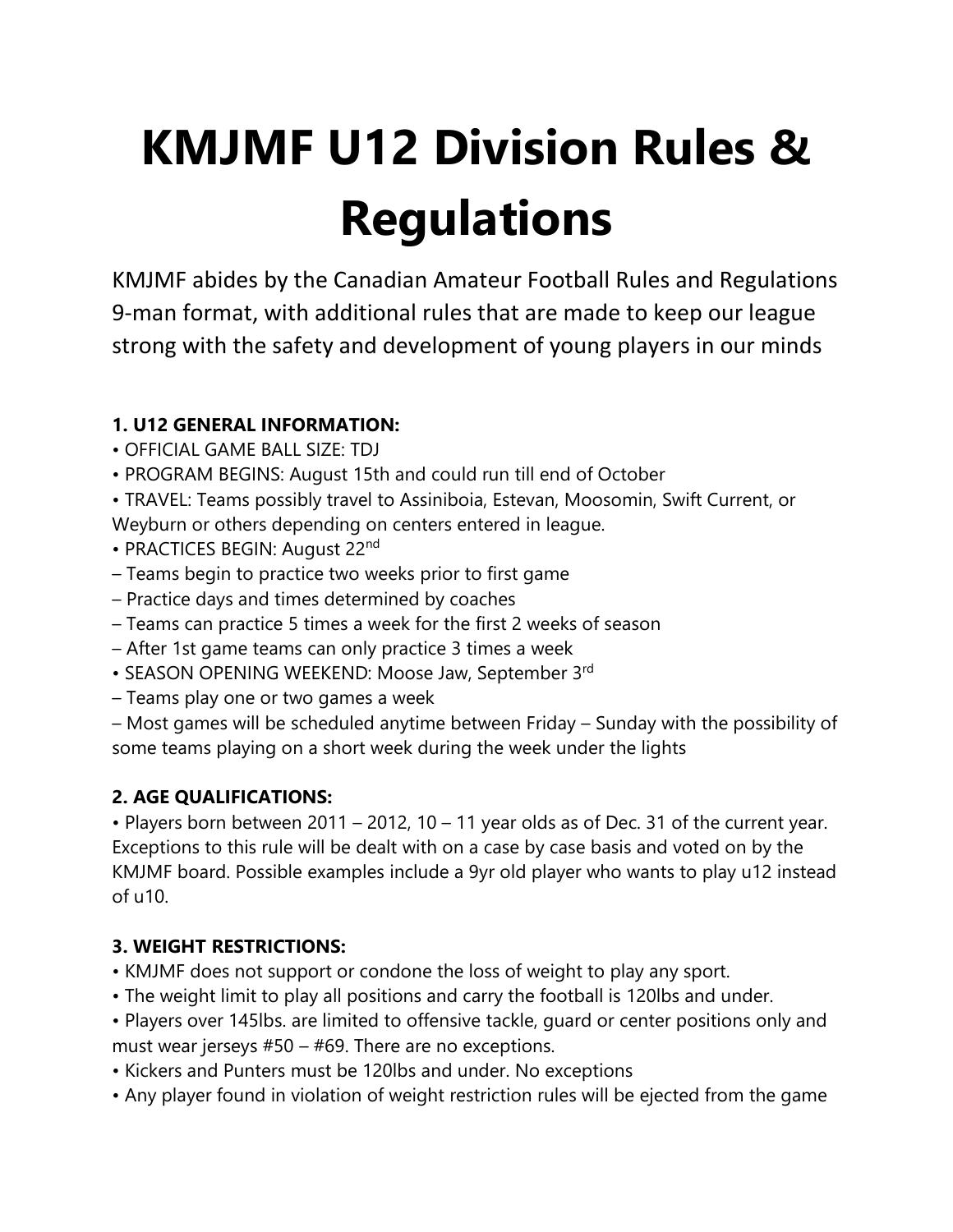and suspended for the next game. The head coach will also be removed from game and suspended for one game with further punishment possible following review of incident

#### **4. OFFICIAL PLAYER WEIGH INS:**

• All players will be officially weighed once before playing in their first game of the regular season. Players are ineligible to play unless they have been officially weighed.

- Players are not eligible to re-weigh in following first game.
- All players will be weighed in wearing shorts and a T-shirt, with no shoes.
- A league executive board member must be the one weighing and recording weights.
- Both head coaches must be present while weighing both teams.

• Both head coaches and the board member must sign the weight sheet before it is official.

• A picture of the official weigh in sheet must be sent to KMJMF if conducted out of town.

• Official weigh in sheets must be handed in to KMJMF

• KMJMF does not condone the encouragement of players cutting weight, any coach found to be encouraging this dangerous practice will be subject to league discipline.

#### **5. PLAYER CONTACT DURING PRACTICES**

• With player safety in mind KMJMF is limiting full tackle contact between players during practices. We want to encourage coaches to teach proper tackling not just through full contact drills, but also with the use of proper equipment such as tackle halos, bags etc.

• During the first 2 weeks of practice teams are permitted to have full player on player tackling contact for 2 practices during the week.

• After the first game of the season teams will only be permitted to have full player on player contact drills during one practice a week.

• Offensive Line and defensive line play is full contact for blocking, try not to go to ground

• These restrictions are to limit players making full contact and going to the ground. Teams are to play to "THUD" during all other practices during the week.

#### **6. NUMBER OF PLAYERS AND FAIR PLAY RULES:**

• Player participation shall be 9 players on and 9 players off when rosters permit.

• Coaches must fill out and submit a coach's game sheet to the designated league official, as well as the opposing Head Coach with player numbers, offense/defense designation for the game that the teams will follow for both halves of the game.

• If teams do not have enough players for 9 on 9 off, two way players will be permitted

• The coach of the team that has to have a player playing two ways must explain this to the opposition coach. That opposition coach has the opportunity to play a player both ways as well. A coach must tell the opposition coach the number of the player playing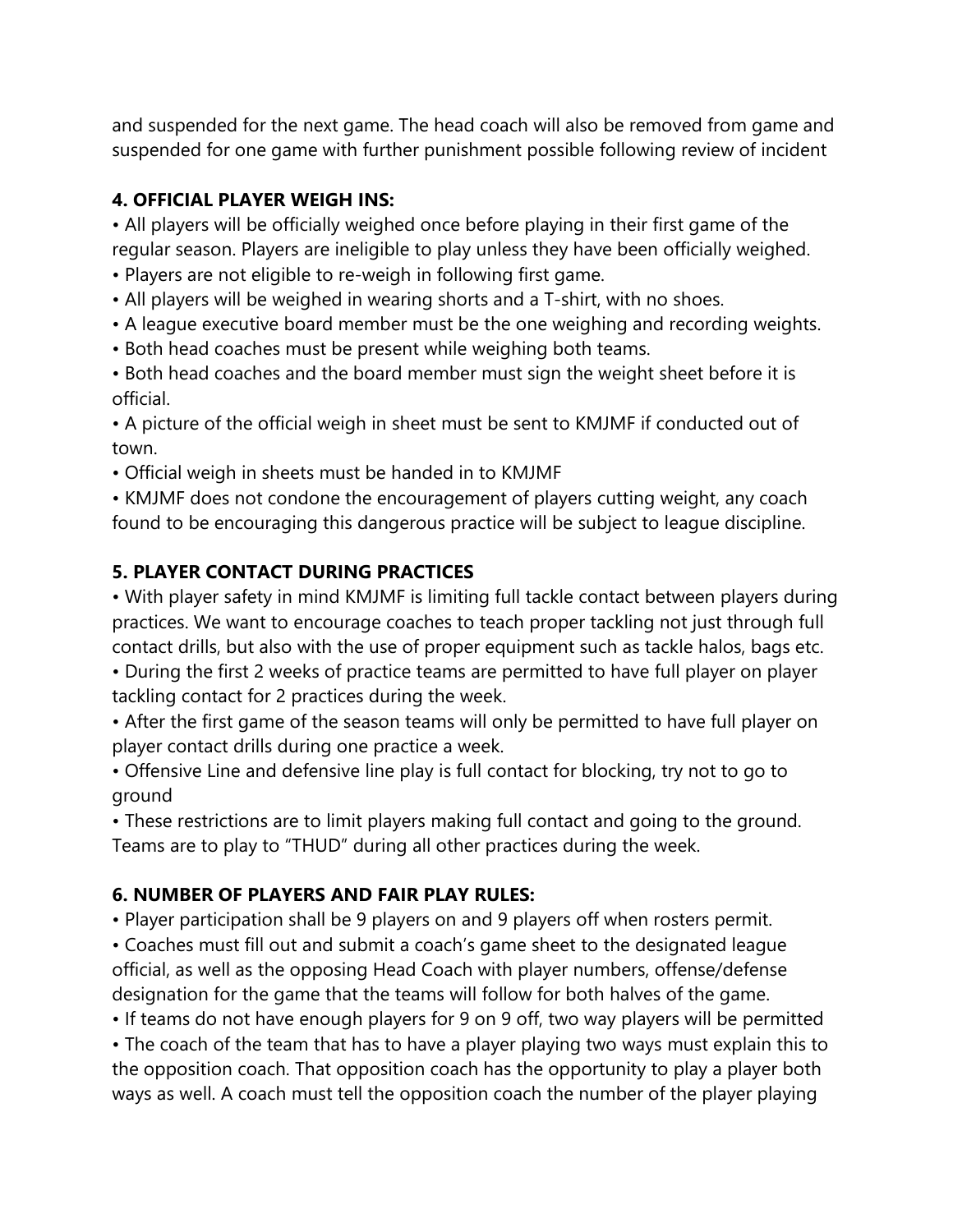two ways.

• No player can play more than three series in a row. Example – Player plays on offense and stays on for defense, that player can remain for the next offensive series and must come off before the next defensive series. 2 way players are not an opportunity to play your top players the entire game, multiple players must be rotated in the 2 way spots. Any player found in violation of 2 way rule will be ejected from the game and suspended for the next game. The head coach will also be removed from game and suspended for one game.

• Any player can play both ways as long as they are not overweight.

• Players can play one side of the ball in one half of the game and may change to the other side of the ball in the other half.

• Teams must alert opposing coaches as to their 3rd down intentions, Going or Punt

• After half time if a team should have a 29+ point lead, upon a coach's agreement, they are allowed to make roster adjustments.

• This is a youth football league with the purpose of developing young players, any coach that willfully runs the score up on teams by leaving their best players in at skill positions will be subject to possible disciplinary action. Coaches control the game as much as players and we want to see coaches displaying sportsmanship towards their opponent.

## **7. ROSTERS:**

• All teams are required to hand in and email a roster sheet to KMJMF.

• Roster must be emailed in at least 2 days prior to first game.

• Roster must then be handed in to the KMJMF before the start of your 1st home game in Moose Jaw. Paper copy must be signed by head coach verifying the information is correct.

• Rosters must be submitted (email & paper) on the form provided to you by KMJMF. It must include player names, number, weight and birthdate along with all coaching staff, trainers, etc. Only coaching staff, trainers, etc. are allowed on the sideline.

• Rosters must be submitted in numerical order for announcing purposes

• League rosters will be provided to each team by KMJMF with player's name, number, weight, and birthdate along with all coaching staff, trainers, etc.

• All rosters will be available on the KMJMF website.

• Team rosters can have a max 30 players

• Once official roster is handed in no players can be added to roster without league approval. Any player added is ineligible until officially weighed and approved.

• U10 Players are ineligible to be added to U12 rosters until the U10 season is completely over. The league must be informed of any U10 players being added and must be officially weighed in before their first game and added to official roster before they are eligible to play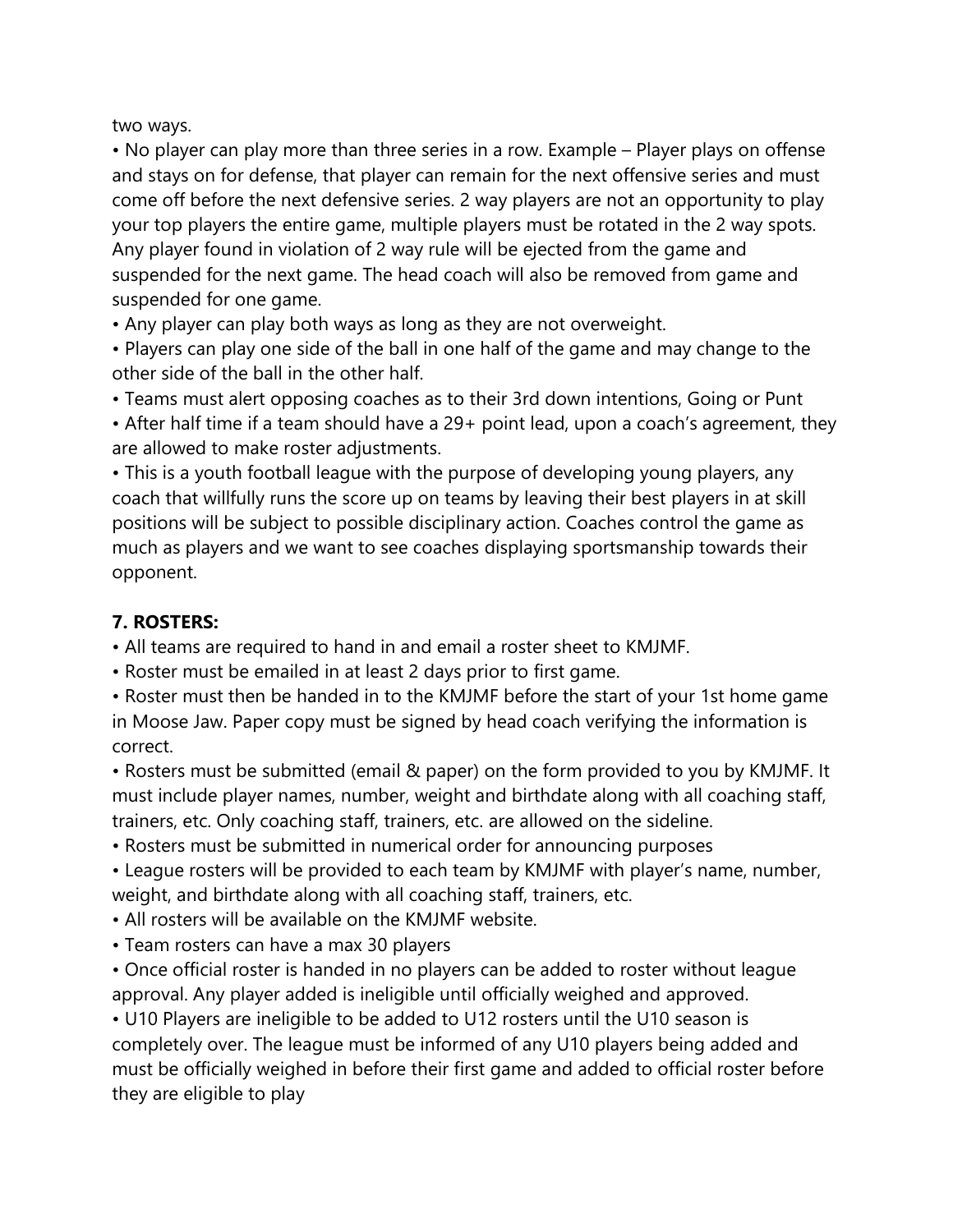#### **8. GAME DAY CONDUCT:**

- Home team supplies all volunteers needed for games
- Home team supplies Game Ball TDJ is the official ball in U12

• Teams are to be called out to their side lines before the game for the singing of the National Anthem.

• Home team has choice at the start of the game – Chosen by Captains

• Two timeouts per team per half of one minute duration. Administered by the referee. One coach and trainer per team can enter the field of play during timeout, regardless of what team called the timeout. Coaches and trainers must leave the field of play when instructed by the Referee.

• Game Lengths: All KMJMF games will consist of four quarters of 12 minute durations of stop time.

• No overtime will be played during the regular season

• Overtime will be played in the Playoffs until a winner has emerged from the game

#### **9. U12 PLAYOFFS**

• PLAYOFFS: All teams make the playoffs

• TRAVEL: Teams possibly travel to Estevan, Assiniboia, Moosomin, Swift Current, or Weyburn

• 9 on 9 off: Fair Play, no 2 way players (If roster allows)

• PLAYOFF FORMAT: To be determined once amount of teams is finalized

\*\* NOTE\*\* – If any Moose Jaw team is in the finals, the game will

be played in Moose Jaw regardless of the team's seed. All Bowl games are business sponsored and will be played in Moose Jaw. Scheduling will try to be flexible to work around other scheduling issues, hockey, high school football, etc.

• PLAYOFF OVERTIME FORMAT:

– Home team has choice of Offence, Defense or which end to defend. The first of two mini games start on the defending team's 35 yard Line

– Both teams have two possessions on Offense, if necessary.

– If game remains tied, another set of mini games are played until there is a winner.

• THE TIE BREAKING RULES FOR LEAGUE STANDINGS:

– A win is worth 2 points, tie is worth 1 point, loss is 0 points. Win/loss record. Most points.

- Record between tied teams in head to head games.
- Difference in points for/against in games head to head.

– Win/loss record of tied teams against the highest finishing common opponent.

– Difference between points for/against of tied teams against highest finishing common opponent.

– In the case of a three way tie between teams the above process will be used to determine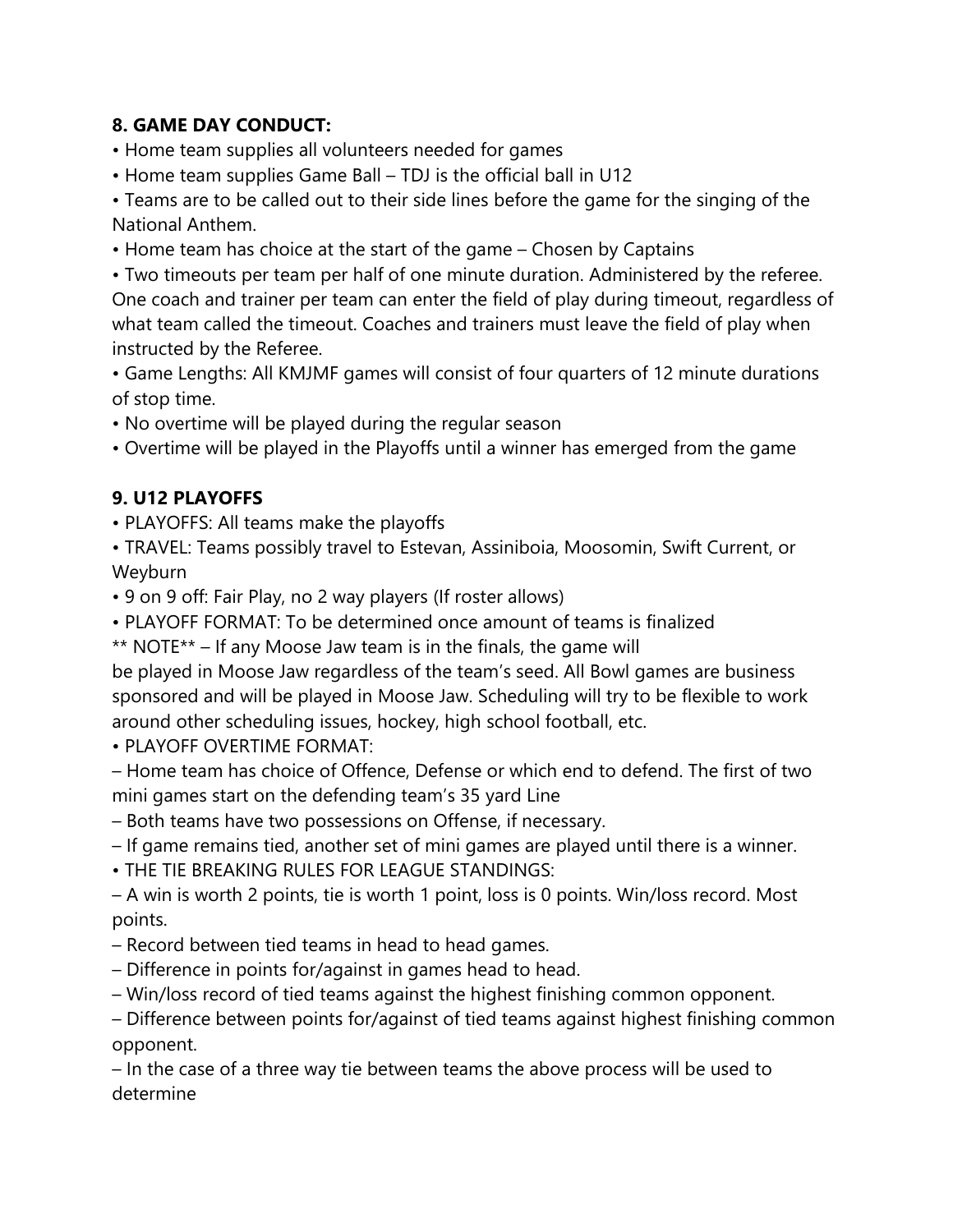who finishes in first place. Once the 1st place team has been determined the remaining two teams will be considered tied for 2nd place and we will repeat the above process again starting at the top to determine who finished 2nd

## **10. CLOCK OPERATION:**

- All games played in Moose Jaw will have the clock operated by a referee
- All KMJMF U12 games will consist of four quarters of 12 minute duration of run time.
- HEAD OFFICIAL SIGNALS (WHITE HAT):
- Start Clock: Winding arm like clock
- Stop Clock: Two arms above his head waving back and forth
- RUN TIME: The clock will stop in all of these situation
- Injuries: Clock starts again on the Head Referee's sign
- Measurements: Clock starts again on the Head Referee's signal
- Moving the yard sticks / Setting them: Clock starts again on the Head Referee's signal
- Lengthy Referee Conferences: Clock starts again on the Head Referee's signal -

Penalties: Clock starts again on the Head Referee's signal- Change of Possession: Clock starts again on Head Referee's signal

– Scoring plays: After a score the clock starts on Head Referee's signal when the ball is snapped on first possession

- 3 MINUTE WARNING: Last 3 minutes of 2nd and 4th Quarters the clock stops for
- Incomplete pass: Clock starts again on the Head Referee's signal
- Player carries ball out of bounds: Clock starts again on the Head Referee's signal
- When the referee blows a play dead: Clock starts again on the Head Referee's signal
- Injuries: Clock starts again on the Head Referee's signal
- Measurements: Clock starts again on the Head Referee's signal
- Moving the yard sticks / Setting them: Clock starts again on the Head Referee's signal
- Lengthy Referee Conferences: Clock starts again on the Head Referee's signal
- Penalties: Clock starts again on the Head Referee's signal
- Change of Possession: Clock starts again on the Head Referee's signal

– Scoring plays: Clock starts on any officials signal once touched by receiving team or kicking team once passes the 10 yards.

• MERCY RULE: If at any time a team is behind by 35 + points, the clock will be straight time. Clock only stops for

– Injuries: Clock starts again on the Head Referee's signal

– Lengthy Referee Conferences: Clock starts again on the Head Referee's signal

– Scoring plays: Clock starts on any officials signal once touched by receiving team or kicking team once passes the 10 yards

# **11. OFFENSIVE PLAYERS ON LINE OF SCRIMMAGE:**

• All teams must have 5 players on the line of scrimmage at snap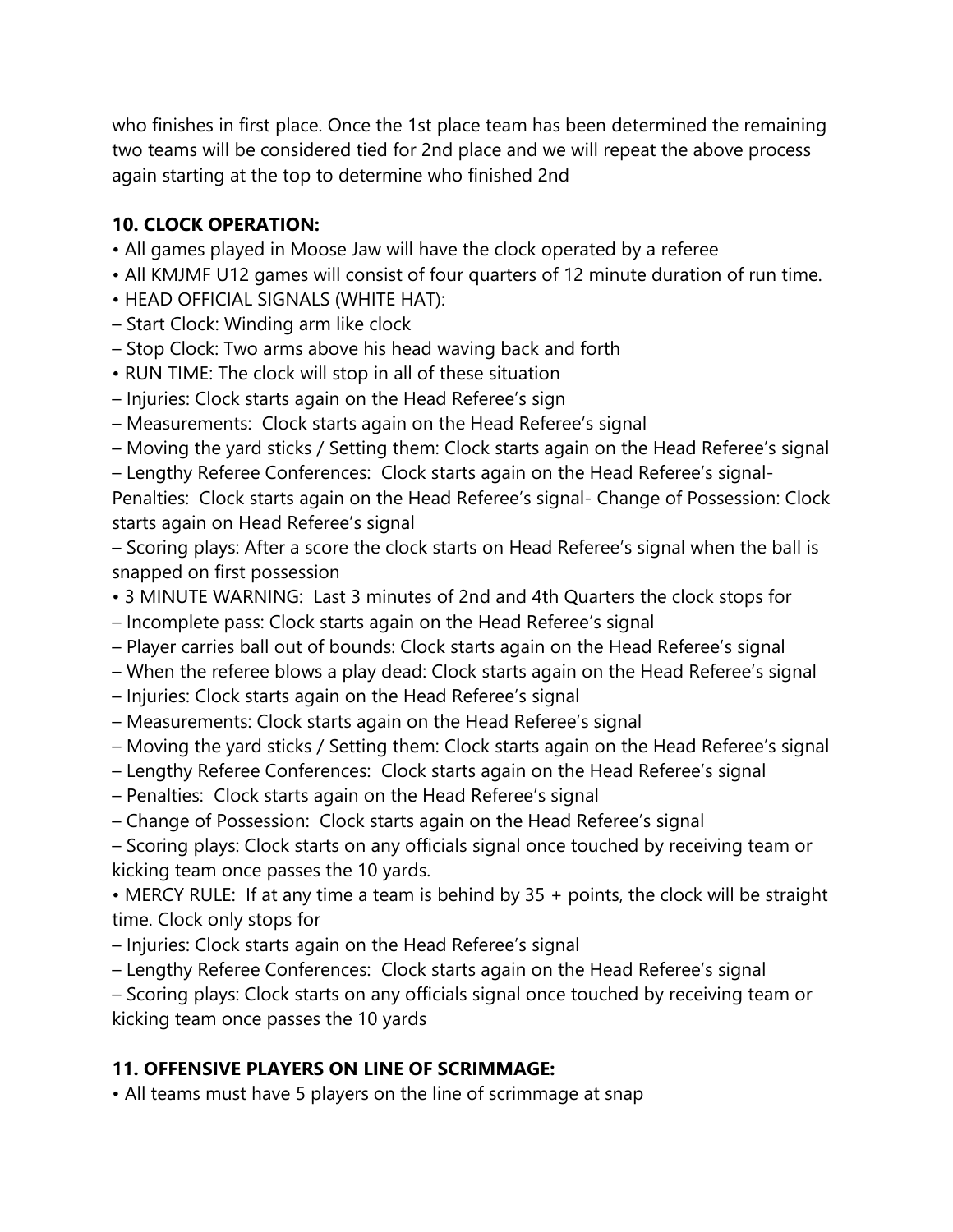• Teams can have 3 offensive linemen and 2 skill players on the line of scrimmage at snap

• Teams can also have 5 offensive linemen as their 5 players on the line of scrimmage. If the tackles are over the 120lb ball carrier weight limit they are ineligible receivers and must wear proper offensive linemen numbers (#50 – #69). Players or coaches must inform the refs when on the field in eligible positions, so the defense is made aware.

• Examples of the various offensive lines that are eligible are under the printable sheets tab.

## **12. POINT(S) AFTER A TOUCHDOWN:**

- The ball will be positioned on the 5yrd line in the centre of the field.
- 2 points will be awarded if a team kicks the ball through the uprights.
- 1 point will be awarded if a team runs or passes the extra point across the goal line.

#### **13. PUNTING:**

- There is no fake punting, teams must declare to other coach if punting
- There will be no wind rule regardless.
- Defense can only send up to 5 players to block kick
- No Hitting Center or lining up in front of them
- Punting 2 guys can come on as substitutes
- Extra Point 3 guys can come on as substitutes

#### **14. KICKOFFS:**

• U12 has no kickoffs. Ball is placed on their own 35 yard line to start.

#### **15. KICKERS / PUNTERS:**

• Kickers and Punters must be under the ball carrier weight of 120lbs. No exceptions

# **16. CUT BLOCKING:**

- Cut blocking is banned anywhere on the field
- Any block that is an attempt to go low towards the knees of a defender will result in a 15 yard personal foul penalty being called

#### **17. ELECTRONIC DEVICES:**

• Teams will be PERMITTED to use electronic devices during games for film purposes on the sidelines – tablets, cell phones etc.

• Teams will be PERMITTED to use headsets with mics connected to their Quarterback or one defensive player's helmet for play calling. Only one player on the field may have the mic in their helmet at any given time. If a team is caught with multiple player's mic'd up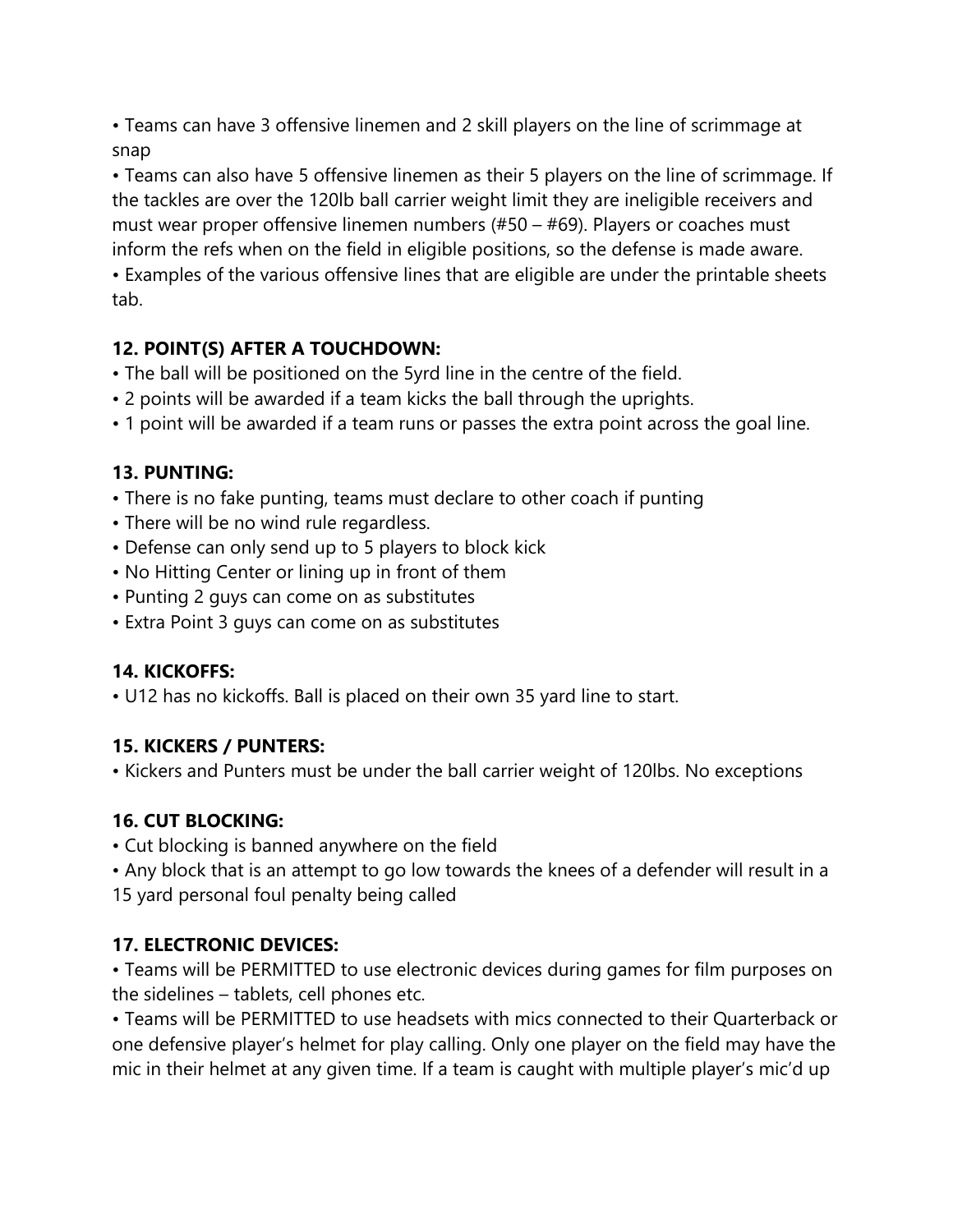on the field at the same time the Head Coach will be removed from the game and suspended for the following game.

#### **18. KMJMF SHARED HUDL ACCOUNT GUIDELINES:**

KMJMF provides a shared hudl account that all teams share for game film. All teams will have access to all games played during the season. The account is for COACHES or MANAGERS ONLY. No players are to be added to the account. Teams must abide by the following rules or they will lose their access to hudl and face possible discipline action.

• Home team is responsible for recording the games and uploading it within **24hrs** of the game

• Games should be recorded on a camcorder with a tripod so the video is good quality and so it is not shaking all over from someone holding the camera in the air. The game should be recorded at an elevated level, not ground level

• Games need to be recorded in a play by play style, not a steady stream. Start to record when the offense or special teams break the huddle and record the play until 4-5 seconds following the whistle blowing it dead

• Camera should be zoomed in just enough that we can see all 12 or 9 players on the field at the start of the play and then follow the ball. Do not be so far zoomed in we only see the box players or so zoomed out we can't see the play

• A break down on how to add coaches and upload film is on the KMJMF website under the League Info tab – Printable Documents

• If a center breaks the hudl guidelines and does not record or share film they will be eliminated from the group and receive no film for the remainder of the season and discipline will be handed out to the head coach of the team resulting in suspension.

#### **19. PLAYER / TEAM CELEBRATIONS:**

Football is supposed to be fun so KMJMF will allow player celebrations with a zero tolerance for taunting other players. Have fun celebrating big plays but know the limits. Teams are NOT PERMITTED to celebrate when up by more than 28 points, this will be considered taunting.

- Examples of Celebrations Allowed
- High Stepping or diving into the end zone when scoring touchdowns
- Player or team celebrations in the end zone after a touchdown, dances etc

- Player spiking the ball or spinning it on ground after scoring touchdown. Players must go get the ball after and give it to the ref following the celebration.

- Big plays not resulting in a touchdown can still be celebrated with teammates and players can signal first down, flex to the crowd or their bench etc but are not permitted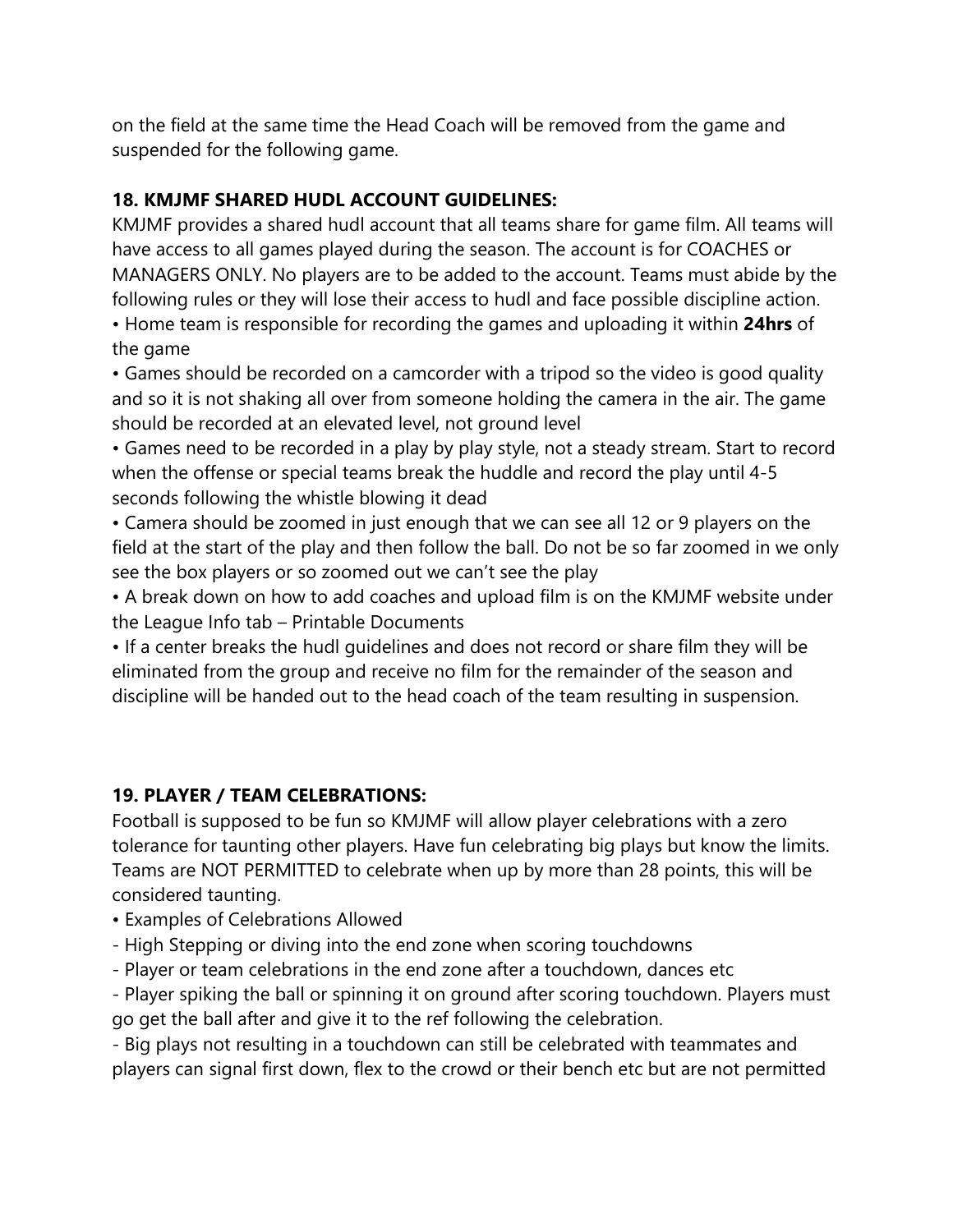to spike or spin the ball to keep the game moving or it could result in a delay of game penalty

- Defensive players are permitted to celebrate with their teammates after a big hit, sack, interception etc but must do so in a manner that they are not in any way standing over or pushing into any player from the other team. If a player is down injured on the play then zero celebrating should take place or this could result in taunting.

• Examples of Celebrations Not Allowed

- High stepping in the end zone and looking back pointing a finger or the football at another player, this is taunting and the touchdown will be called back on the spot foul.

- Any throat slashing gesture at any point of the game
- Standing over any player on the ground looking down on them or flexing on them
- Flipping the ball or spiking it towards any player from the other team
- Any sort of comments directed at the other team during celebration.

# **20. LEAGUE DISCIPLINARY BOARD:**

• KMJMF will have a Disciplinary Board that will have final say on league discipline for any game incidents, and player / coach ejections that require further review during the season.

• The Disciplinary Board will consist of one member from each center that competes in the KMJMF league. That centers member cannot be a coach or a league board member. A preferred member would be a referee from each center.

• The Disciplinary Board will review all available evidence and may ask the coaches and players involved for statements regarding the incident in question.

• The final say on disciplinary action will come from KMJMF's Officiating Consultant after reviewing the evidence and discussing the course of action with the Disciplinary Board

• There will be no appeals allowed following the Disciplinary Boards final decision.

# **21. GAME INCIDENT:**

• If an incident occurs within a game, the KMJMF Game Incident Report is to be filled out within 24 hours of the incident by the head referee of the game where the incident occurs

• An email of the report must be sent to the KMJMF's Officiating Consultant who will then send out the info to the league Disciplinary Board for discussion on discipline.

• The Disciplinary Board reviews all information, including game film and/or fan submitted videos of the incident (these must be submitted within 48 hours of the incident)

• Information is reviewed and actioned upon within 72 hours of the KMJMFL Incident Report being received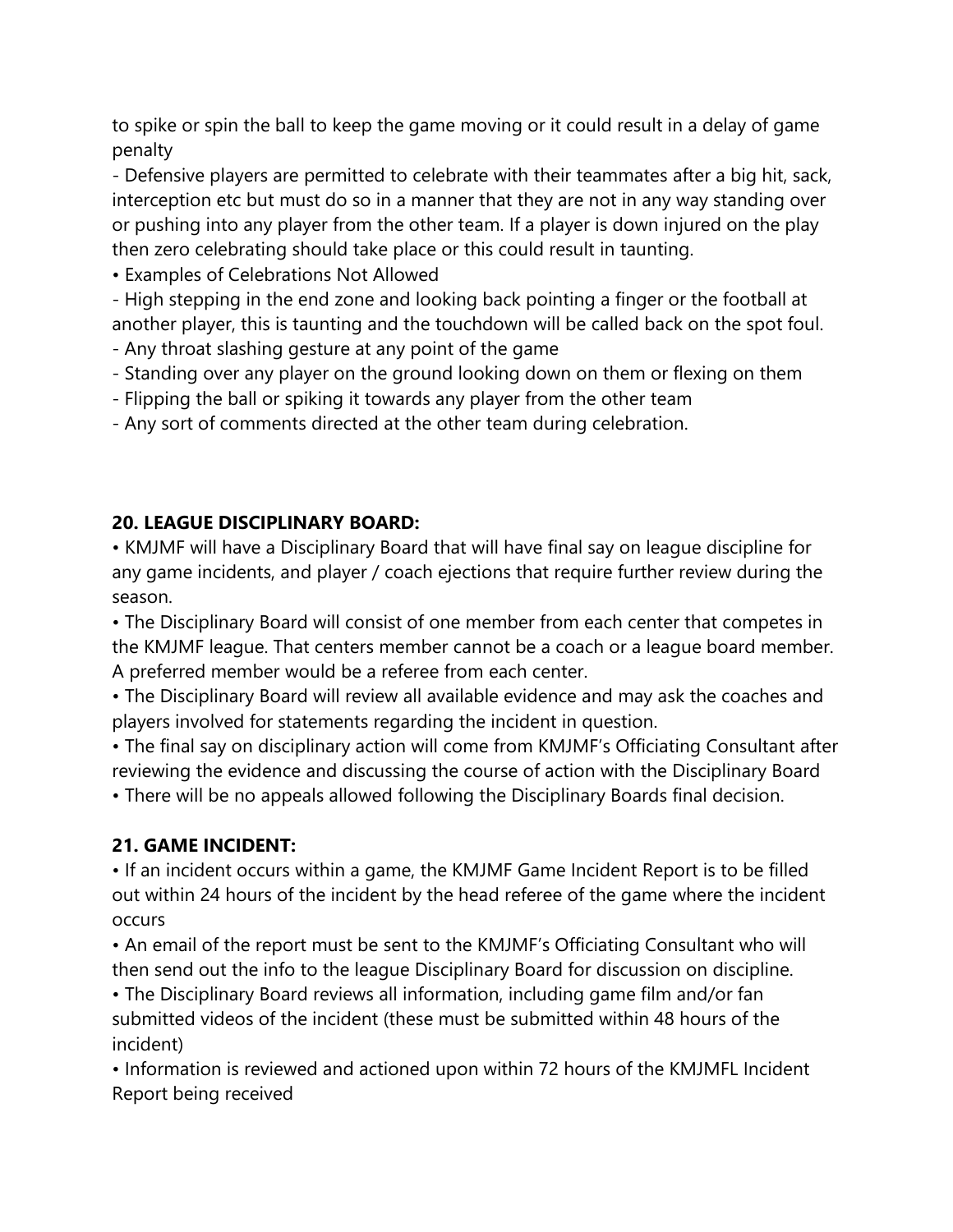## **22. GAME EJECTIONS:**

• Any player, coach, or team official that is ejected from the game must leave the field immediately and may not return to the field area for the remainder of the game.

• Any player, coach, or team official that is ejected from the game will be subject to further disciplinary action including possible suspension pending a Disciplinary Board review.

• A review by the Disciplinary Board will be done on a case by case manner to decide the severity of the punishment or suspension

• The Disciplinary Board will review all available evidence and may ask the coaches and players involved for statements regarding the incident in question.

• The final say on punishment following the review will come from KMJMF's Officiating Consultant after reviewing the evidence and discussing the course of action with the Disciplinary Board

• There will be no appeals allowed following the Disciplinary Boards final decision

## **23. REPEATED PLAYER INCIDENTS**

• If a player is found in violation of an offense where a game suspension is received, the game suspension will be served the next game (Regular season and/or playoffs)

• If a player is found a second time in violation of an offense where a game suspension is received, the player will receive a two game suspension to be served the next two games (Regular season and/or playoffs)

• If a player is found a third time in violation of an offense where a game suspension is received, they are expunged from the league for the current season

# **24. KMJMF – GAME & PRACTICE FIELDS:**

• No Smoking / Vaping / Chewing tobacoo anywhere on the greenspace in & around any of the Game or Practice Fields. Person's may be asked to leave the field & further discipline action can occur

- No pets allowed at Elks or at McDonald Fields (Service Dogs permitted)
- Please take pride in our in our fields and not leave garbage laying around.
- Abusive language towards anyone will not be tolerated. Person's may be asked to leave the field & further discipline action can occur
- Parking at Elks Field
- Parking lots located on the East & SW corner of the field
- Parking on the North Side Caribou ST W
- NO PARKING permitted on the South Side of Caribou between Thatcher Drive & the east end of the Co-op Parking lot (close to 16th Ave NW). Vehicles can be